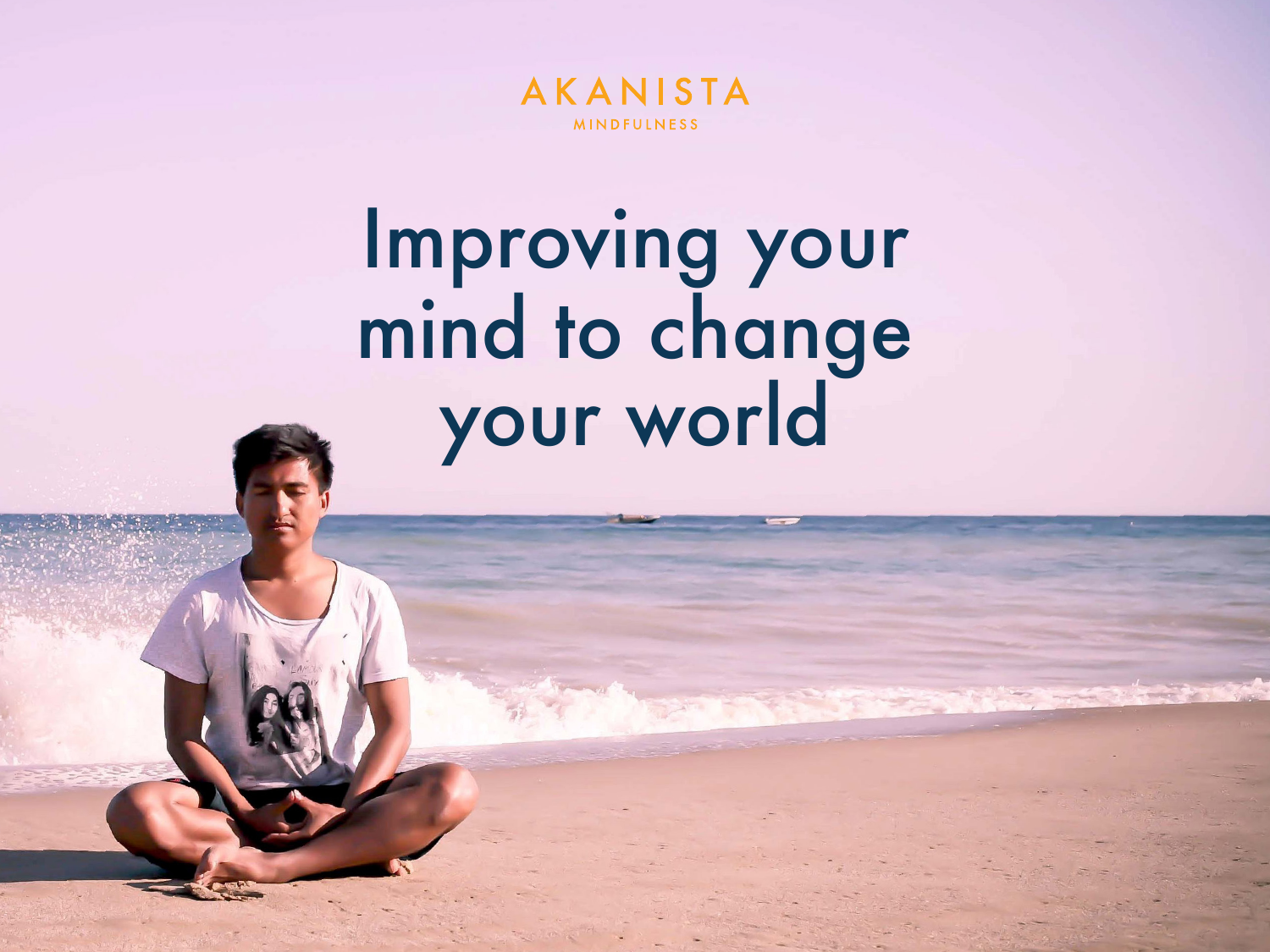Akanista is a mindfulness training school who work closely with businesses and individuals to support performance and resilience at work.

Our mission is to integrate care and wellbeing programmes into the workplace and in doing so we help:

- ∙ Employees in building successful and healthy lives at home and in the office
- ∙ Employers to attract and retain a loyal, successful, mentally and physically strong team

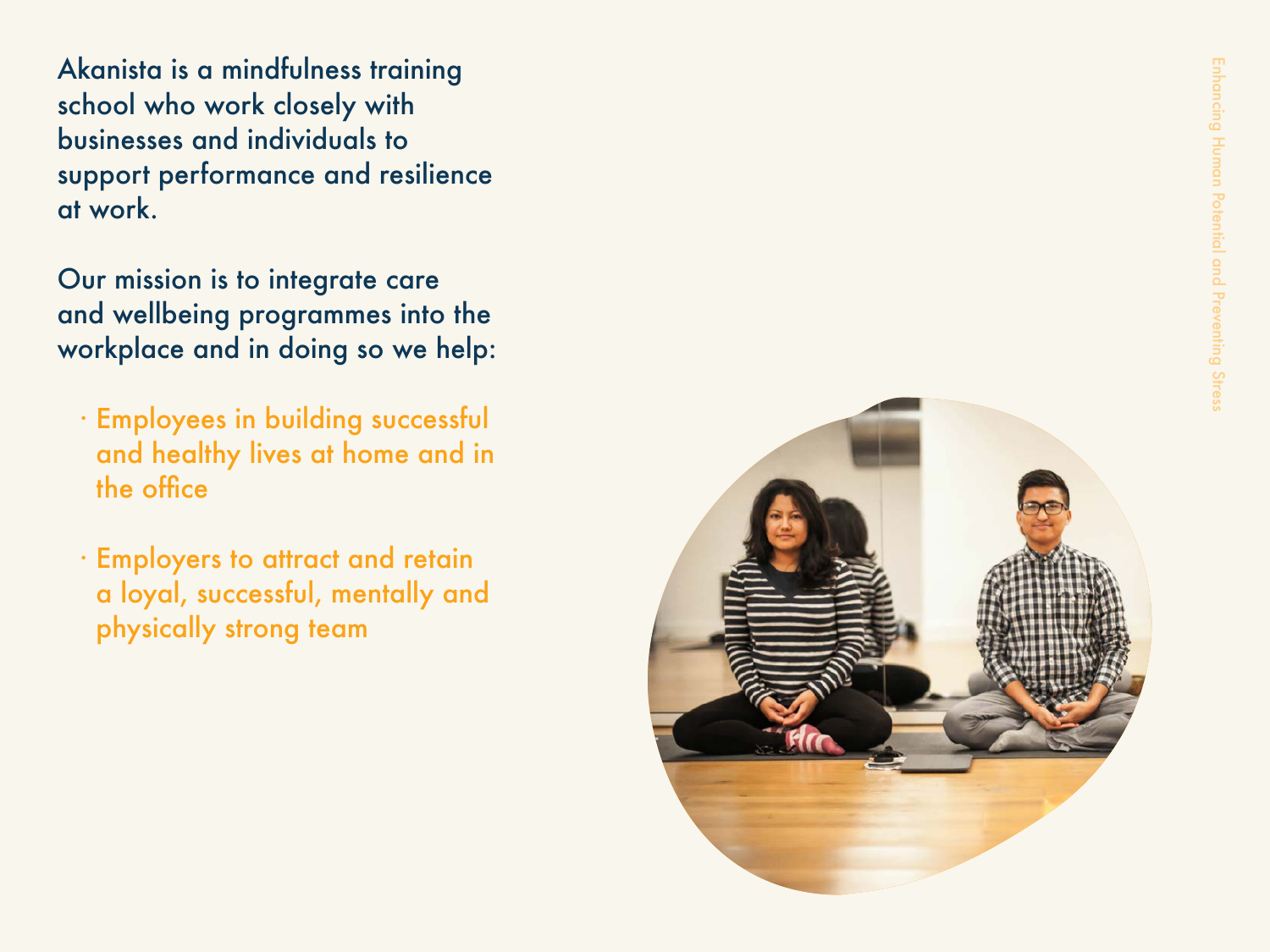**DID YOU KNOW?** 

It has taken years to build stress into people's lives. Mindfulness has been scientifically proven to assist in releasing stress and anxiety which allows those practicing to live a calmer, happy and content life.

of employees take time off due to stress at work

of employees reported being stressed while working

## 69% 41% 137 million

working days lost to sickness absences in the UK in 2016

of clients attribute stress at work to burn outs

## 69% 47%

of the time, our mind is not in the present moment and a wandering mind is not a happy mind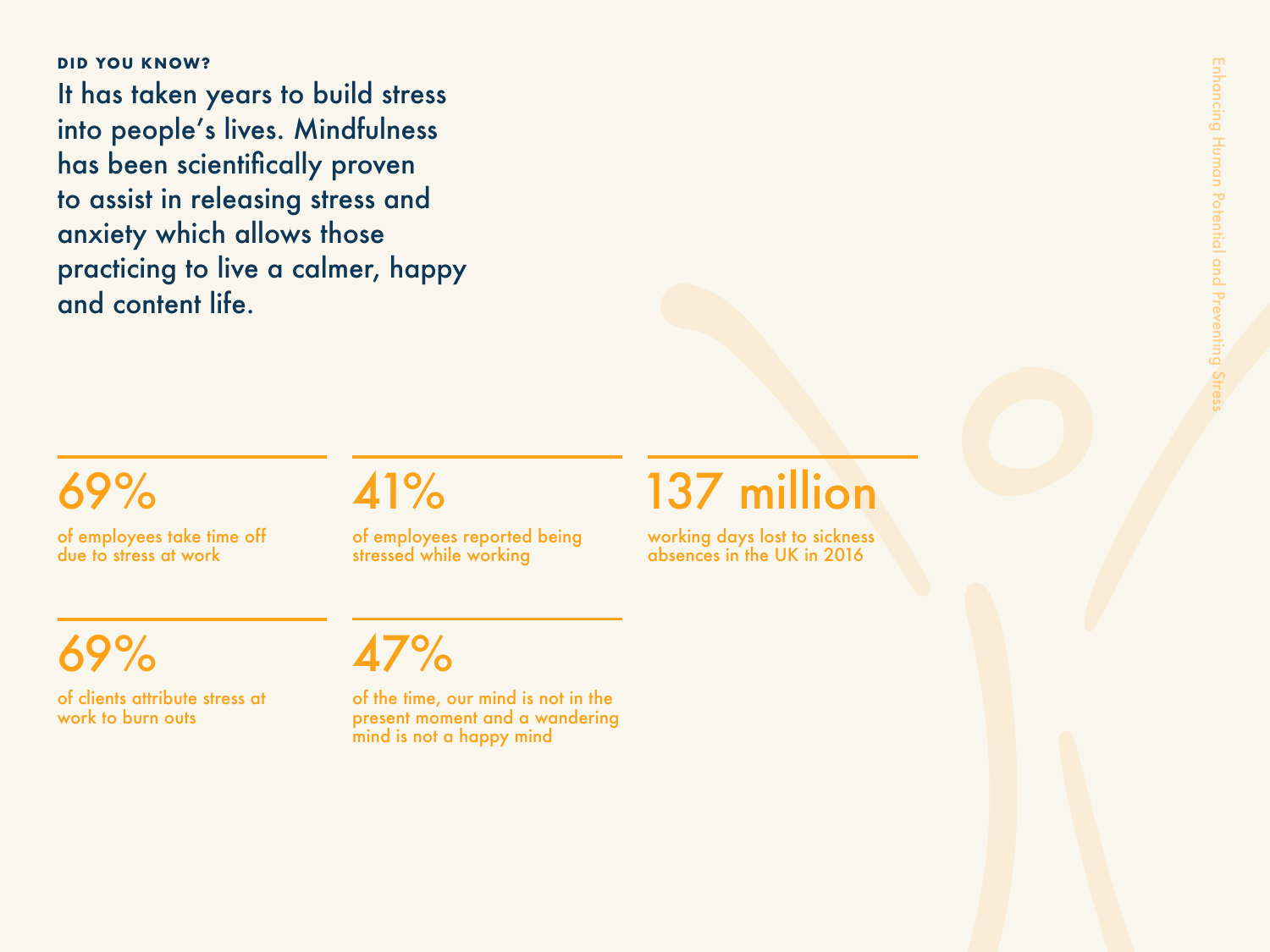## **Cultivating** Concentration, Clarity, and **Compassion**

### **HOW CAN AKANISTA HELP?**

We work to develop employer and employee self-awareness by tapping into human ingenuity through professional development training programmes and personal coaching services.

Services offered are outlined below although we are happy to create a bespoke service based on your requirements.

### **WORKSHOPS**

2 hours 1& 2 day Mindfulness workshops for corporate and personal development.\*

1 hour lunch & learn sessions.

### **RETREATS**

2,4 and 7 day retreats in London, the English Countryside and on the Algarve coastline.

### **INDIVIDUAL COACHING SESSIONS**

One to One Mindfulness and life coaching sessions at work, home or at one of our studios.

### **ONLINE**

Talks, courses and support access available 24/7 to assist in embedding new habits and for use when needed the most.

Mindfulness on the go 1-3 mins for busy people.

\*It takes regular practice for benefits to take effect so we recommend a 6-8 week course for maximum results.